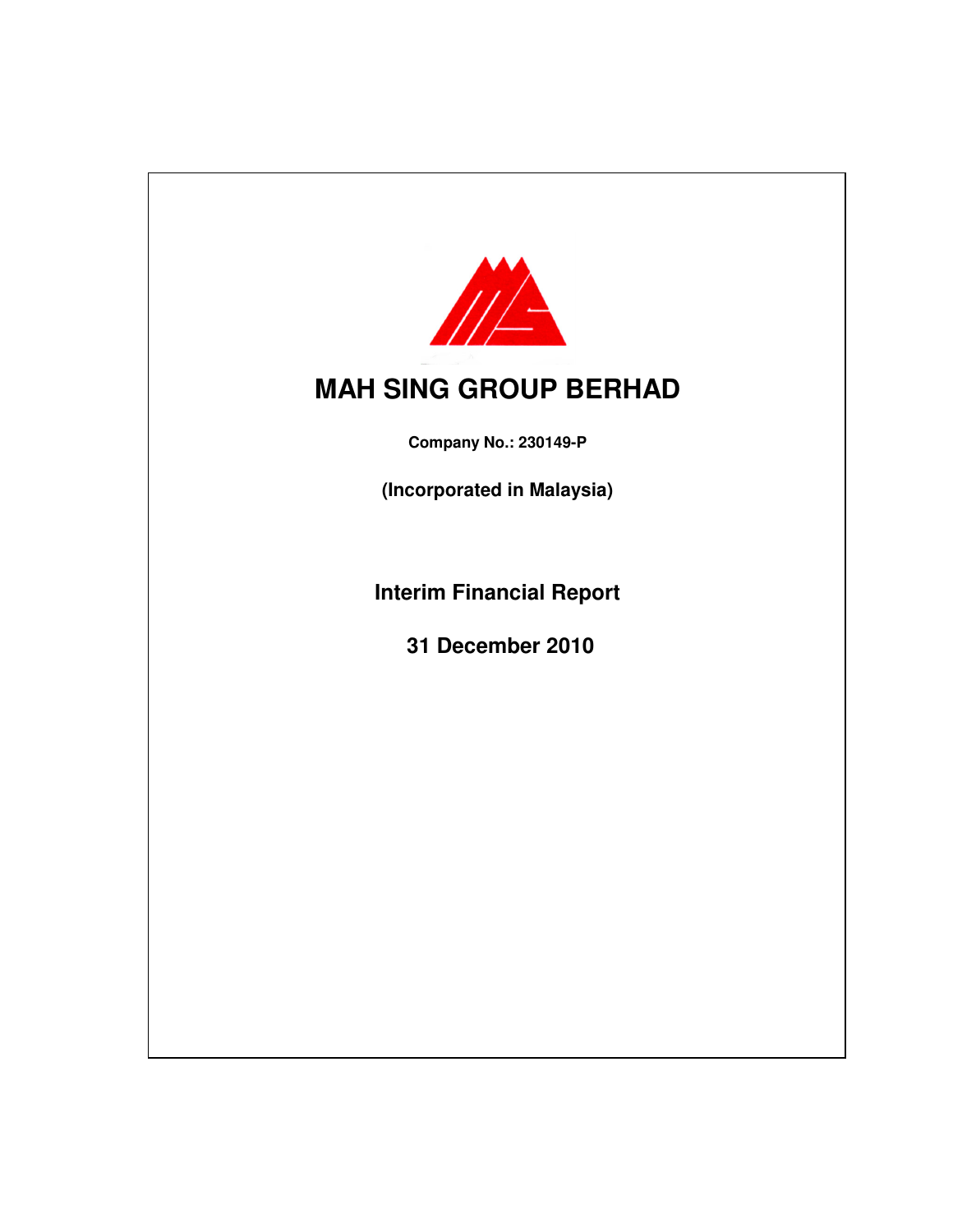# **MAH SING GROUP BERHAD**

**Company No.: 230149-P (Incorporated in Malaysia)**

# **Interim Financial Report - 31 December 2010**

|                                                                 | Page No. |
|-----------------------------------------------------------------|----------|
| <b>Condensed Consolidated Statement Of Financial Position</b>   |          |
| <b>Condensed Consolidated Income Statement</b>                  | 2        |
| <b>Condensed Consolidated Statement of Comprehensive Income</b> | 3        |
| <b>Condensed Consolidated Statement Of Changes In Equity</b>    | 4        |
| <b>Condensed Consolidated Statement of Cash Flow</b>            | 5        |
| <b>Notes To The Interim Financial Report</b>                    | 6 - 17   |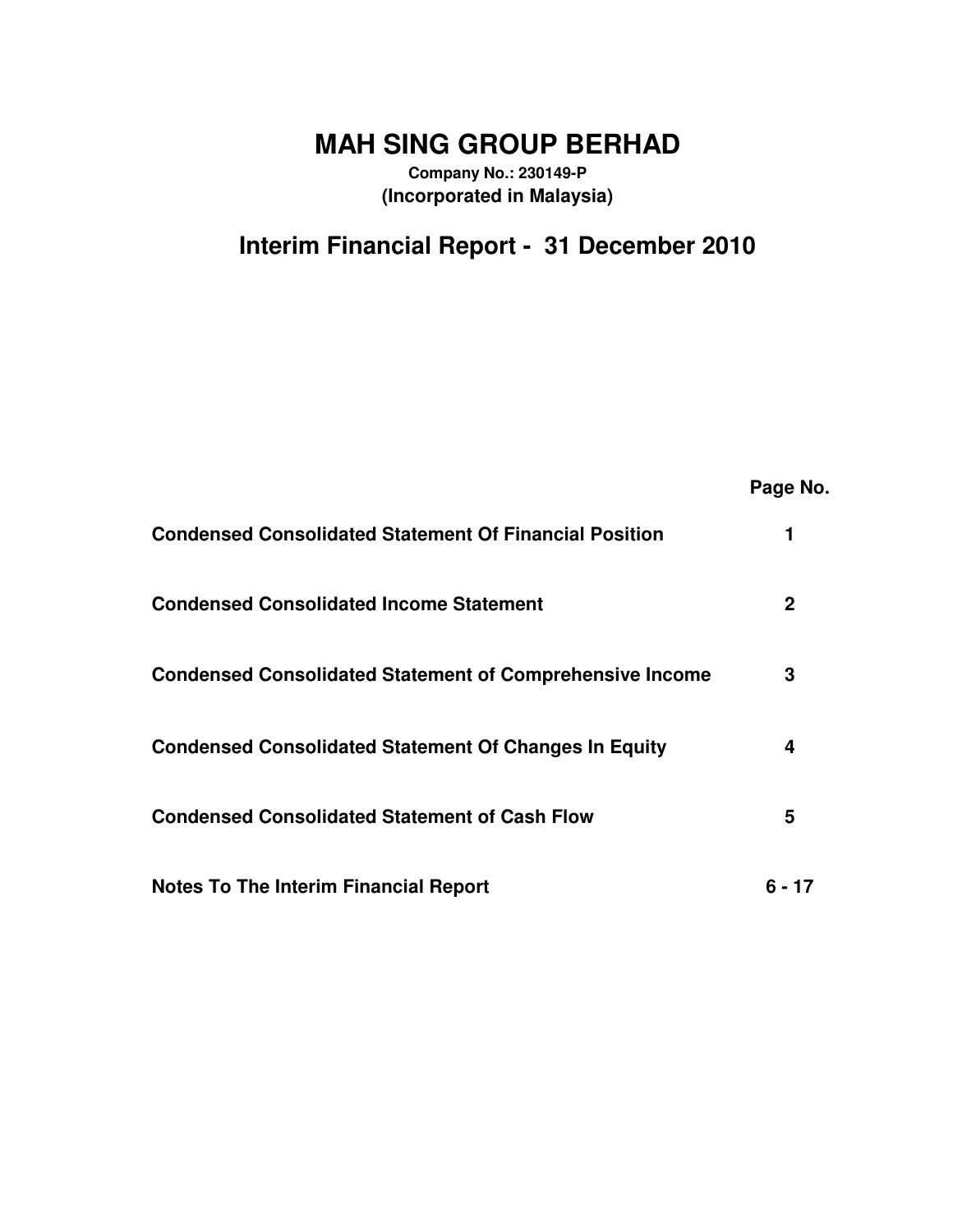### **MAH SING GROUP BERHAD**

(Company No.: 230149-P) (Incorporated in Malaysia)

### **CONDENSED CONSOLIDATED STATEMENT OF FINANCIAL POSITION**

### As at 31 December 2010

(The figures have been audited)

|                                                                                       | (AUDITED)      | (AUDITED)       |
|---------------------------------------------------------------------------------------|----------------|-----------------|
|                                                                                       | AS AT          | AS AT           |
|                                                                                       | 31/12/2010     | 31/12/2009      |
|                                                                                       | <b>RM'000</b>  | <b>RM'000</b>   |
| <b>ASSETS</b>                                                                         |                |                 |
| <b>Non-current Assets</b>                                                             |                |                 |
| Property, plant and equipment                                                         | 66,070         | 60,982          |
| Investment properties                                                                 | 30,609         |                 |
| Prepaid lease payments                                                                | 3,149          | 3,701           |
| Land held for property development                                                    | 62,889         | 47,099          |
| Intangible assets                                                                     | 70             | 4               |
| Deferred tax assets                                                                   | 6,864          |                 |
| <b>Current Assets</b>                                                                 | 169,651        | 111,786         |
| Property development costs                                                            | 1,194,326      | 821,447         |
| <i><u><b>Inventories</b></u></i>                                                      | 33,183         | 29,947          |
| Trade and other receivables                                                           | 426,083        | 180,843         |
| Current tax assets                                                                    | 5,853          | 5,899           |
| Deposits with licensed banks                                                          | 213,613        | 268,781         |
| Cash and bank balances                                                                | 95,034         | 127,845         |
|                                                                                       | 1,968,092      | 1,434,762       |
| <b>TOTAL ASSETS</b>                                                                   | 2,137,743      | 1,546,548       |
|                                                                                       |                |                 |
| <b>EQUITY AND LIABILITIES</b><br>Equity Attributable to Equity Holders of the Company |                |                 |
| Share capital                                                                         | 415,784        | 346,487         |
| Share premium                                                                         | 130,752        | 200,369         |
| Other reserves                                                                        | (3,220)        | 4,784           |
| Retained earnings                                                                     | 375,550        | 294,054         |
|                                                                                       | 918,866        | 845,694         |
| <b>Minority Interests</b>                                                             | 17,590         | 7,774           |
| <b>Total Equity</b>                                                                   | 936,456        | 853,468         |
|                                                                                       |                |                 |
| <b>Non-current Liabilities</b>                                                        |                |                 |
| Long term borrowings<br>Long term and deferred payables                               | 368,531        | 141,466         |
| Deferred tax liabilities                                                              | 4,191<br>1,838 | 19,227<br>1,807 |
|                                                                                       |                |                 |
|                                                                                       | 374,560        | 162,500         |
| <b>Current Liabilities</b>                                                            |                |                 |
| Trade and other payables                                                              | 670,908        | 438,549         |
| Term loans                                                                            | 73,019         | 66,358          |
| Short term borrowings                                                                 | 61,670         | 7,350           |
| <b>Bank overdrafts</b>                                                                | 74             | 705             |
| Current tax liabilities                                                               | 21,056         | 17,618          |
|                                                                                       | 826,727        | 530,580         |
|                                                                                       |                |                 |
| <b>Total Liabilities</b>                                                              | 1,201,287      | 693,080         |
| <b>TOTAL EQUITY AND LIABILITIES</b>                                                   | 2,137,743      | 1,546,548       |
| Net assets per share attributable to equity holders of the                            |                |                 |
| Company(RM)                                                                           | 1.10           | 1.22            |

The Condensed Consolidated Statement of Financial Position should be read in conjunction with the audited financial statements for the financial year ended 31 December 2009 and the accompanying explanatory notes attached to the interim financial report.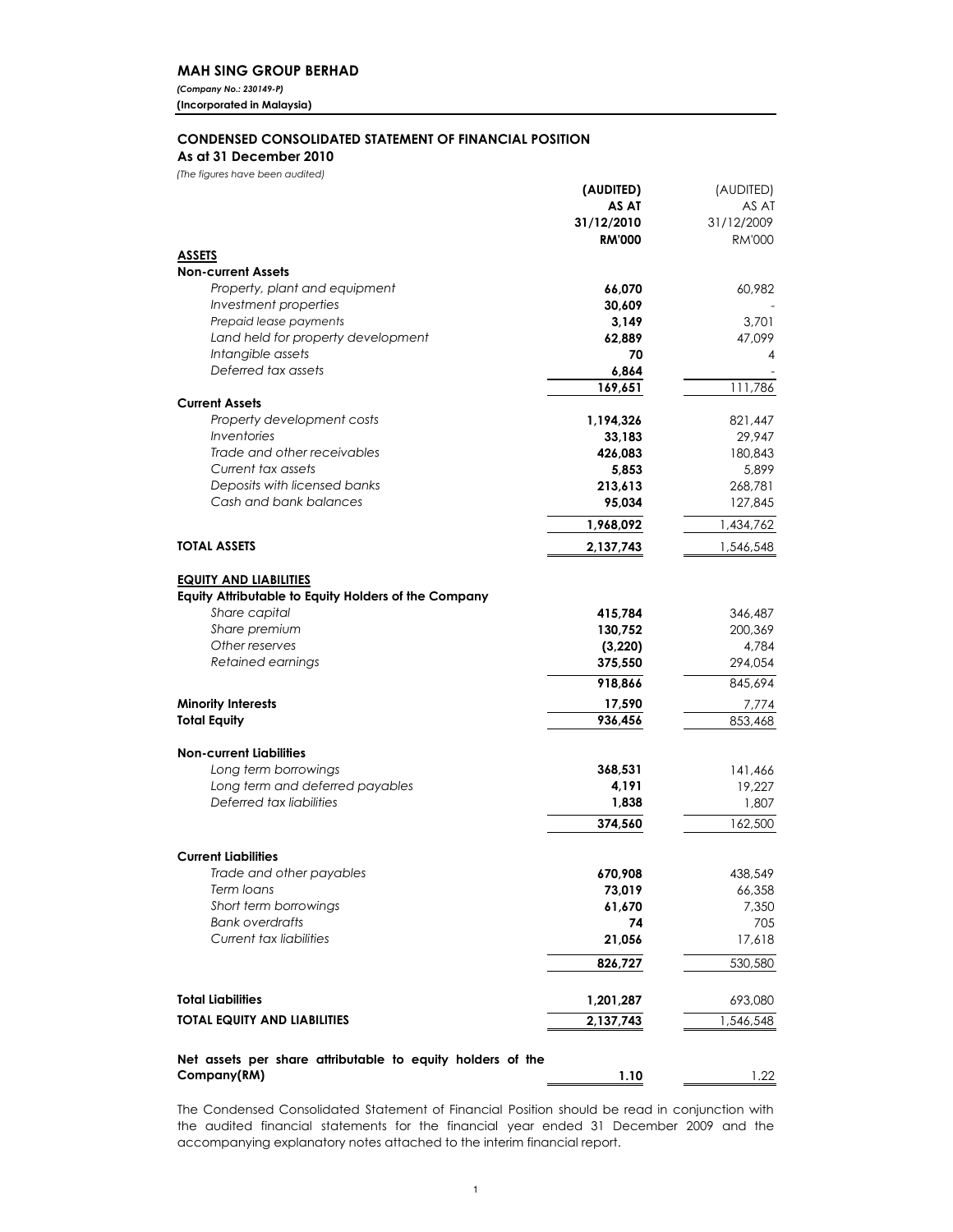## **Mah Sing Group Berhad**

(Company No.: 230149-P) (Incorporated in Malaysia)

## **CONDENSED CONSOLIDATED INCOME STATEMENT** For the financial year ended 31 December 2010

(The figures have been audited)

|                                                                   | 3 months ended |               | Year ended    |               |
|-------------------------------------------------------------------|----------------|---------------|---------------|---------------|
|                                                                   | 31/12/2010     | 31/12/2009    | 31/12/2010    | 31/12/2009    |
|                                                                   | <b>RM'000</b>  | <b>RM'000</b> | <b>RM'000</b> | <b>RM'000</b> |
| Revenue                                                           | 299,284        | 248,871       | 1,110,108     | 701,562       |
| Cost of sales                                                     | (213, 338)     | (205, 503)    | (791, 763)    | (514, 384)    |
| Gross profit                                                      | 85,946         | 43,368        | 318,345       | 187,178       |
| Other income                                                      | 795            | 43,473        | 2,209         | 48,017        |
| Selling and marketing expenses                                    | (19, 361)      | (14,674)      | (42, 812)     | (30, 418)     |
| Administrative expenses                                           | (27, 920)      | (20, 414)     | (72, 678)     | (55, 221)     |
| Other operating expenses                                          | (2,979)        | (3,059)       | (28,671)      | (3, 158)      |
| Interest income                                                   | 3,573          | 335           | 4,103         | 461           |
| Finance costs                                                     | (842)          | (560)         | (2,631)       | (2,616)       |
| Profit before taxation                                            | 39,212         | 48,469        | 177,865       | 144,243       |
| Income tax expense                                                | (6,902)        | (22,080)      | (49, 462)     | (48, 402)     |
| Profit For The Year                                               | 32,310         | 26,389        | 128,403       | 95,841        |
| Profit attributable to:                                           |                |               |               |               |
| Equity holders of the Company                                     | 31,350         | 25,090        | 118,071       | 94,282        |
| Minority interests                                                | 960            | 1,299         | 10,332        | 1,559         |
|                                                                   | 32,310         | 26,389        | 128,403       | 95,841        |
| Earnings per share attributable to equity holders of the Company: |                |               |               |               |
| Note B14<br>- Basic (sen)                                         | 3.77           | 3.23          | 14.20         | 12.41         |
|                                                                   |                |               |               |               |

| - Diluted (sen) Note B14 |  | 14.19 | l 2.40 |
|--------------------------|--|-------|--------|
|                          |  |       |        |

The Condensed Consolidated Income Statement should be read in conjunction with the audited financial statements for the financial year ended 31 December 2009 and the accompanying explanatory notes attached to the interim financial report.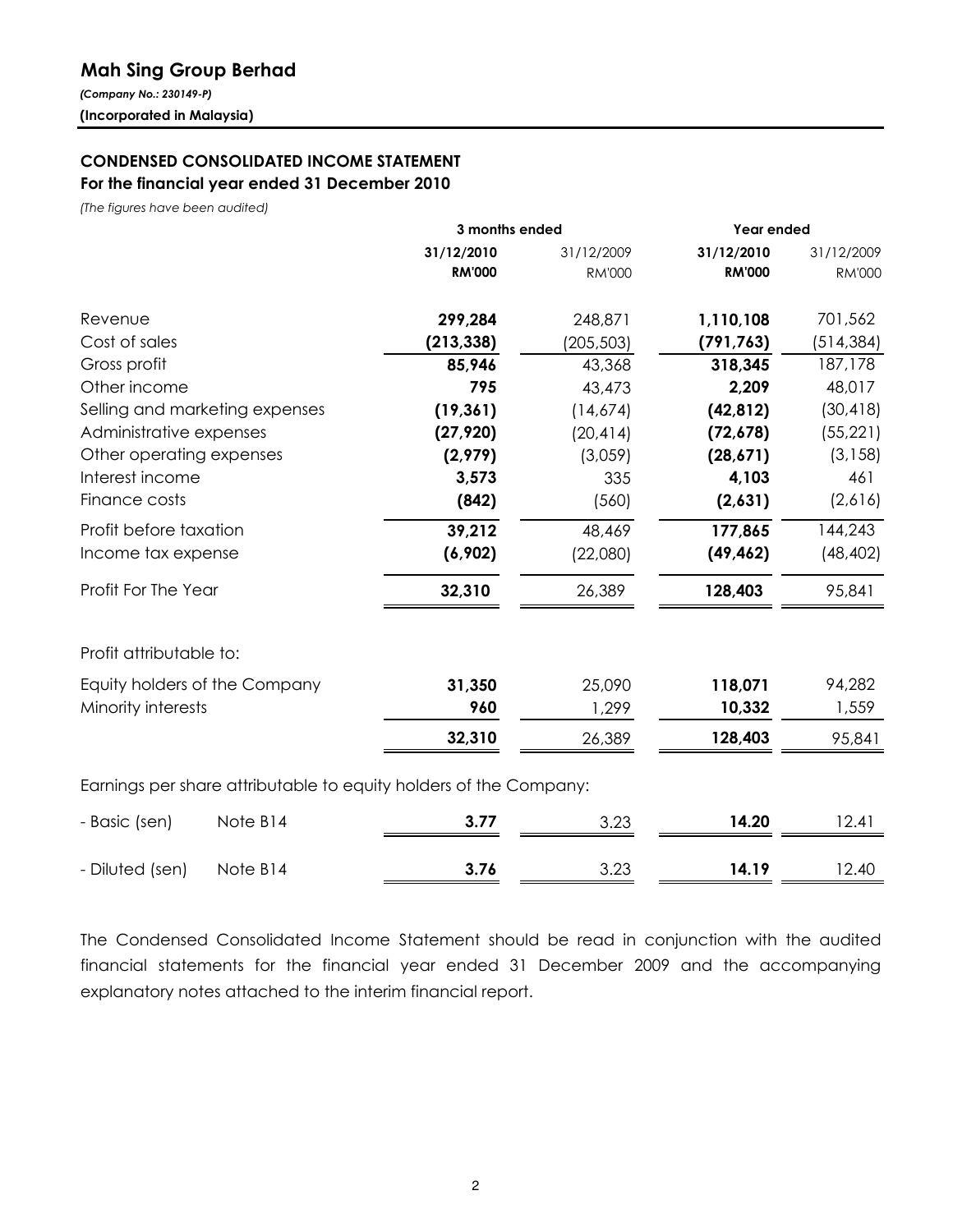### **CONDENSED CONSOLIDATED STATEMENT OF COMPREHENSIVE INCOME**

For the financial year ended 31 December 2010

(The figures have been audited)

|                                                                   |               | 3 months ended |               | Year ended    |
|-------------------------------------------------------------------|---------------|----------------|---------------|---------------|
|                                                                   | 31/12/2010    | 31/12/2009     | 31/12/2010    | 31/12/2009    |
|                                                                   | <b>RM'000</b> | <b>RM'000</b>  | <b>RM'000</b> | <b>RM'000</b> |
| Profit For The Year                                               | 32,310        | 26,389         | 128,403       | 95,841        |
| Foreign currency translation difference for<br>foreign operations | 538           | (661)          | (9,695)       | (450)         |
| Total comprehensive income for the year                           | 32,848        | 25,728         | 118,708       | 95,391        |
| Total comprehensive income attributable to:                       |               |                |               |               |
| Equity holders of the Company                                     | 31,914        | 24,542         | 109,087       | 93,952        |
| Minority interests                                                | 934           | 1,186          | 9,621         | 1,439         |
|                                                                   | 32,848        | 25,728         | 118,708       | 95,391        |

The Condensed Consolidated Statement of Comprehensive Income should be read in conjunction with the audited financial statements for the financial year ended 31 December 2009 and the accompanying explanatory notes attached to the interim financial report.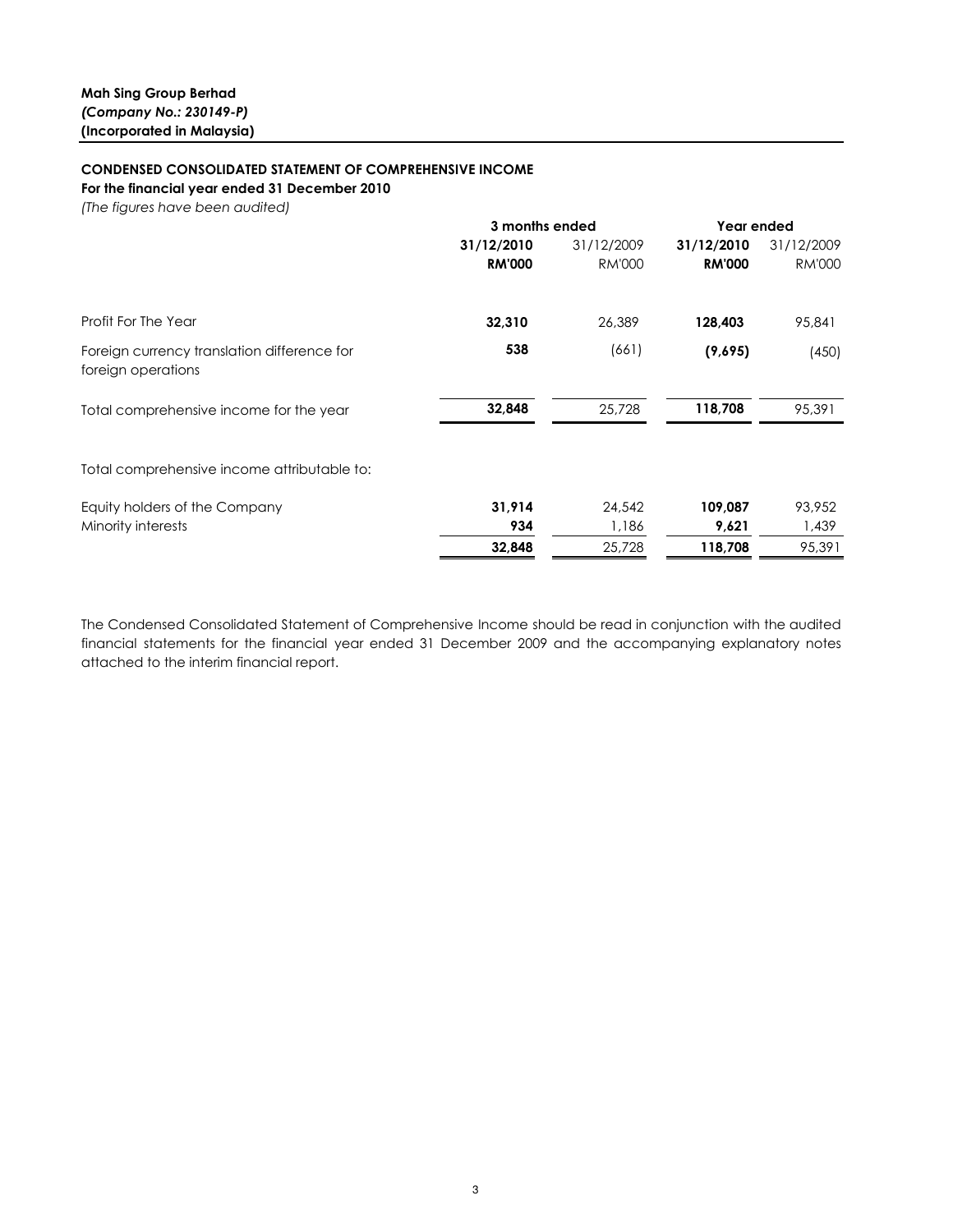### **Mah Sing Group Berhad**

(Company No.: 230149-P)

(Incorporated in Malaysia)

### **CONDENSED CONSOLIDATED STATEMENT OF CHANGES IN EQUITY**

### For the financial year ended 31 December 2010

(The figures have been audited)

|                                                                                                                     |                          |                                               | Attributable to equity holders of the Company   |                          |                      |                        | Minority         | Total         |
|---------------------------------------------------------------------------------------------------------------------|--------------------------|-----------------------------------------------|-------------------------------------------------|--------------------------|----------------------|------------------------|------------------|---------------|
|                                                                                                                     |                          |                                               | Non-Distributable                               |                          | <b>Distributable</b> |                        | Interests        | Equity        |
|                                                                                                                     | Share                    | Share                                         | Equity-settled<br>employees benefit             | Exchange<br>fluctuation  | Retained             |                        |                  |               |
| 12 months<br>ended 31 December 2010                                                                                 | capital<br><b>RM'000</b> | premium<br><b>RM'000</b>                      | reserve                                         | reserve<br><b>RM'000</b> | earnings             | Total<br><b>RM'000</b> |                  | <b>RM'000</b> |
|                                                                                                                     |                          |                                               | <b>RM'000</b>                                   |                          | <b>RM'000</b>        |                        | <b>RM'000</b>    |               |
| <b>Balance at 1/1/2010</b><br>Effect of first adoption of FRS 139 - net impact arising from                         | 346,487                  | 200,369                                       | 22                                              | 4.762                    | 294.054              | 845.694                | 7.774            | 853,468       |
| initial measurement of Other Financial Liability and Loans &<br>Receivables at fair value less transaction costs.   |                          |                                               |                                                 |                          | 1,916                | 1,916                  | 195              | 2,111         |
| Balance at 1/1/2010 (restated)                                                                                      | 346.487                  | 200,369                                       | 22                                              | 4,762                    | 295,970              | 847.610                | 7.969            | 855,579       |
| Amount recognised directly in equity:<br>Foreign exchange fluctuation                                               |                          |                                               | ä,                                              | (8,984)                  |                      | (8,984)                | (711)            | (9,695)       |
| Profit for the financial year                                                                                       |                          |                                               |                                                 |                          | 118,071              | 118,071                | 10,332           | 128,403       |
| Total comprehensive income for the year                                                                             |                          |                                               |                                                 | (8,984)                  | 118,071              | 109,087                | 9,621            | 118,708       |
| Issuance of ordinary shares pursuant to bonus issue                                                                 | 69,297                   | (69, 297)                                     |                                                 |                          |                      |                        |                  |               |
| Expenses set off against share premium                                                                              |                          | (320)                                         |                                                 |                          |                      | (320)                  |                  | (320)         |
| Options granted under ESOS<br>Net changes in the interest from minority shareholders                                |                          |                                               | 980                                             |                          | 2.048                | 980<br>2.048           |                  | 980<br>2.048  |
| Dividends for the financial year ended 31 December 2009                                                             |                          |                                               |                                                 |                          | (40, 539)            | (40, 539)              |                  | (40, 539)     |
| Balance at 31/12/2010                                                                                               | 415,784                  | 130,752                                       | 1,002                                           | (4, 222)                 | 375,550              | 918,866                | 17,590           | 936,456       |
|                                                                                                                     |                          | Attributable to equity holders of the Company |                                                 |                          |                      |                        | Minority         | Total         |
|                                                                                                                     |                          |                                               | Non-Distributable                               |                          | Distributable        |                        | <b>Interests</b> | Equity        |
|                                                                                                                     | Share                    | Share                                         | Equity-settled<br>employees benefit fluctuation | Exchange                 | Retained             |                        |                  |               |
| 12 months                                                                                                           | capital                  | premium                                       | reserve                                         | reserve                  | earnings             | Total                  |                  |               |
| ended 31 December 2009                                                                                              | <b>RM'000</b>            | <b>RM'000</b>                                 | <b>RM'000</b>                                   | <b>RM'000</b>            | <b>RM'000</b>        | <b>RM'000</b>          | <b>RM'000</b>    | <b>RM'000</b> |
| Balance at 1/1/2009                                                                                                 | 313,423                  | 134,167                                       | 70                                              | 5,092                    | 237,523              | 690,275                | 6,335            | 696,610       |
| Amount recognised directly in equity:<br>Foreign exchange fluctuation                                               |                          |                                               |                                                 | (330)                    |                      | (330)                  | (120)            | (450)         |
| Profit for the financial year                                                                                       |                          |                                               |                                                 |                          | 94,282               | 94,282                 | 1,559            | 95,841        |
| Total comprehensive income for the year                                                                             |                          |                                               |                                                 | (330)                    | 94,282               | 93,952                 | 1,439            | 95,391        |
| Issuance of ordinary shares pursuant to:                                                                            |                          |                                               |                                                 |                          |                      |                        |                  |               |
| - Warrants exercised                                                                                                | 1,463                    |                                               |                                                 |                          |                      | 1,463                  |                  | 1,463         |
| - ESOS exercised                                                                                                    | 103                      | 55                                            |                                                 |                          |                      | 158                    |                  | 158           |
| - Private Placement                                                                                                 | 31,498                   | 66.147                                        |                                                 |                          |                      | 97,645                 |                  | 97,645        |
| Reclassification of reserves arising from ESOS exercised<br>Dividends for the financial year ended 31 December 2008 | $\ddot{\phantom{1}}$     | i.                                            | (48)<br>$\sim$                                  |                          | 48<br>(37, 799)      | (37, 799)              |                  | (37,799)      |
| Balance at 31/12/2009                                                                                               | 346,487                  | 200,369                                       | 22                                              | 4,762                    | 294,054              | 845,694                | 7,774            | 853,468       |

The Condensed Consolidated Statement of Changes in Equity should be read in conjunction with the audited financial statements for the financial year ended 31 December 2009 and the accompanying explanatory notes attached to the interim financial report.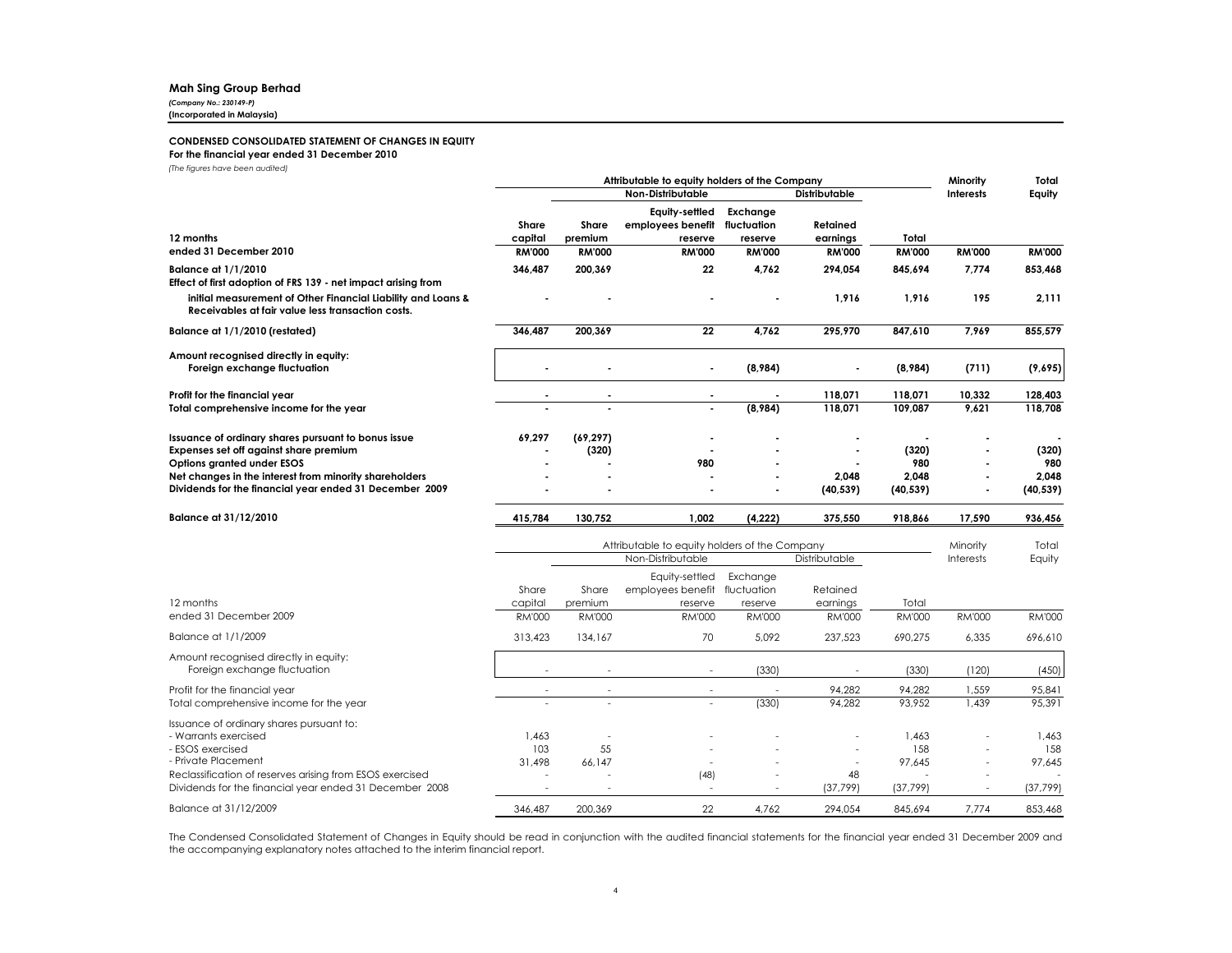**CONDENSED CONSOLIDATED STATEMENT OF CASH FLOW** 

For the financial year ended 31 December 2010

(The figures have been audited)

|                                                          | 12 months     | 12 months     |
|----------------------------------------------------------|---------------|---------------|
|                                                          | ended         | ended         |
|                                                          | 31/12/2010    | 31/12/2009    |
|                                                          | <b>RM'000</b> | <b>RM'000</b> |
| Net cash (used in)/ from operating activities            | (305, 605)    | 174,827       |
| Net cash used in investing activities                    | (16, 200)     | (6,628)       |
| Net cash from financing activities                       | 222,508       | 28,044        |
| Net (decrease)/increase in cash and cash equivalents     | (99, 297)     | 196,243       |
| Effects of exchange rate changes                         | (10,788)      | (31)          |
| Cash and cash equivalents at beginning of financial year | 356.564       | 160,352       |
| Cash and cash equivalents at end of financial year       | 246.479       | 356,564       |

Cash and cash equivalents at the end of the financial year comprise the following:

|                                            | As at         | As at         |
|--------------------------------------------|---------------|---------------|
|                                            | 31/12/2010    | 31/12/2009    |
|                                            | <b>RM'000</b> | <b>RM'000</b> |
| Deposits with licensed banks               | 213,613       | 268,781       |
| Cash and bank balances                     | 95.034        | 127,845       |
| Bank overdrafts                            | (74)          | (705)         |
|                                            | 308,573       | 395,921       |
| Less: Deposits pledged as collateral       | (50,000)      | (9,588)       |
| Less: Deposits deposited in Escrow Account | (12,094)      | (29,769)      |
|                                            | 246.479       | 356,564       |

The Condensed Consolidated Statement of Cash Flow should be read in conjunction with the audited financial statements for the financial year ended 31 December 2009 and the accompanying explanatory notes attached to the interim financial report.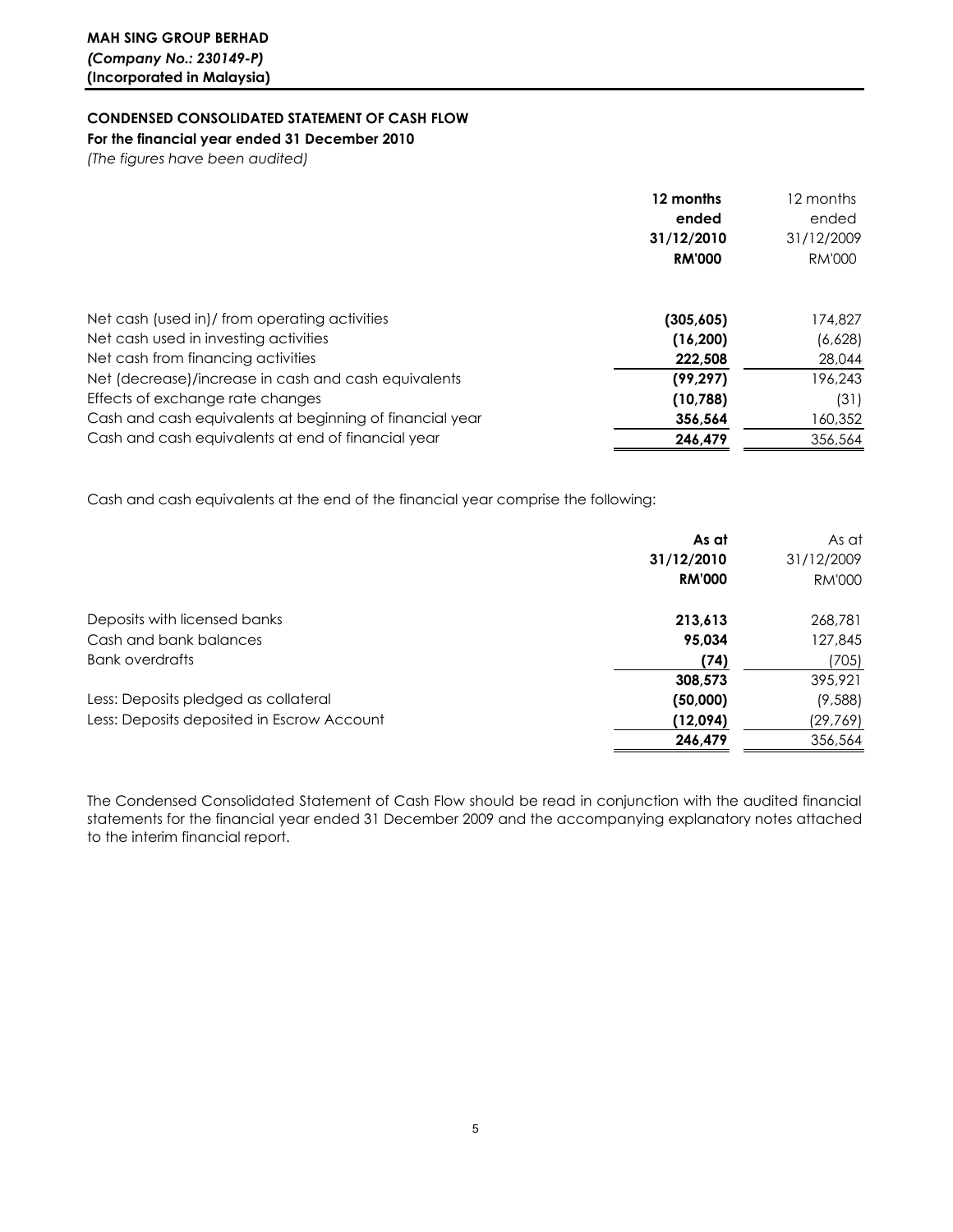#### A **Explanatory Notes**

#### A1 **Basis of Preparation**

The interim financial report is audited and has been prepared in accordance with Financial Reporting Standard ("FRS") No. 134 : Interim Financial Reporting and Paragraph 9.22 of the Listing Requirements of Bursa Malaysia Securities Berhad ("Bursa Securities").

The interim financial report should be read in conjunction with the Group's audited financial statements for the financial year ended 31 December 2009. The explanatory notes attached to the interim financial report provides an explanation of events and transactions that are significant to an understanding of the changes in the financial position and performance of the Group since the financial year ended 31 December 2009.

The significant accounting policies and methods of computation adopted for the interim financial report is consistent with those adopted for the audited financial statements for the financial year ended 31 December 2009 save for the adoption of Financial Reporting Standards (FRSs) and other interpretations that are effective for financial statements commencing 1 January 2010. The FRSs, which are effective commencing 1 January 2010 and have impact on the financial statements and applied by the Group are:

### a) FRS 101 : Presentation of Financial Statements (Revised)

FRS 101 introduces terminology changes (including revised titles for the financial statements) and changes in the format and content of the financial statements. In addition, the revised Standard requires the presentation of third statement of financial position in the event that the entity has applied new accounting policies retrospectively. The adoption of this revised standard does not have any impact on the financial position and results of the Group.

### b) FRS 139 : Financial Instruments : Recognition and Measurement

FRS 139 requires the recognition, measurement and disclosure of financial assets and financial liabilities. The new accounting standard moves measurement from a cost base to fair value base for certain categories of financial assets and financial liabilities. The change in accounting policy is to be accounted for prospectively in accordance with the transitional provision of FRS 139. The adoption of this standard does not have significant impact on the financial position and results of the Group.

### $A2$ Seasonal or cyclical factors

The operations of the Group were not significantly affected by any seasonal or cyclical factors during the financial year under review.

#### $A3$ Unusual items affecting assets, liabilities, equity, net income or cash flows

There were no unusual items affecting the assets, liabilities, equity, net income or cash flows of the Group for the financial year under review.

#### А4 **Changes in estimates**

There were no material changes in estimates for the financial year under review.

#### A5 Debt and equity securities

For the financial year under review, there were no issuance and repayment of debt and equity securities, share buybacks, share cancellations, share held as treasury shares and resale of treasury shares except for the bonus issue of 138,594,806 new ordinary shares on the basis of one (1) bonus share for every five (5) existing ordinary shares which was completed on 8 April 2010.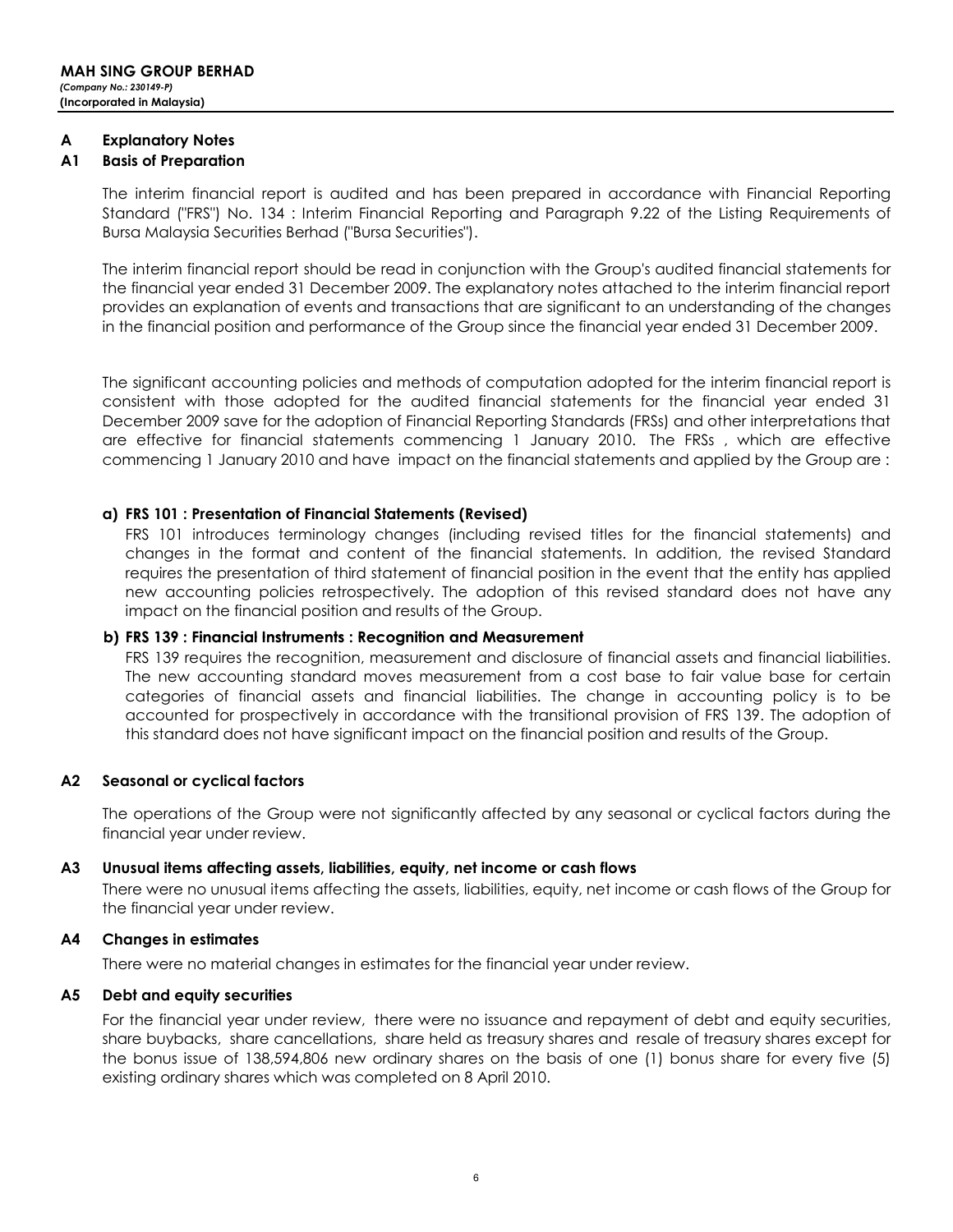#### A6 **Dividends paid**

On 17 September 2010, the Company paid a first and final dividend of 13% per share, less income tax, amounting to RM40,538,990 in respect of the financial year ended 31 December 2009.

#### Segment reporting **A7**

### Year ended 31 December 2010

| <b>REVENUE</b><br><b>External revenue</b><br>Inter-segment                                                                  | <b>Properties</b><br><b>RM'000</b><br>924,435 | <b>Plastics</b><br><b>RM'000</b><br>183,586 | Investment<br>Holding<br>& Others<br><b>RM'000</b><br>2,087<br>34,903 | <b>RM'000</b><br>(34, 903) | <b>Elimination Consolidated</b><br><b>RM'000</b><br>1,110,108 |
|-----------------------------------------------------------------------------------------------------------------------------|-----------------------------------------------|---------------------------------------------|-----------------------------------------------------------------------|----------------------------|---------------------------------------------------------------|
| <b>Total revenue</b>                                                                                                        | 924,435                                       | 183,586                                     | 36,990                                                                | (34, 903)                  | 1,110,108                                                     |
| <b>RESULTS</b><br><b>Operating profit</b><br>Interest income<br><b>Finance costs</b><br>Income tax<br>Profit for the period | 180,844                                       | 17,502                                      | 4,276                                                                 | (26, 229)                  | 176,393<br>4,103<br>(2,631)<br>(49, 462)<br>128,403           |
| <b>OTHER INFORMATION</b>                                                                                                    |                                               |                                             |                                                                       |                            |                                                               |
| <b>Capital expenditure</b><br>Depreciation and amortisation                                                                 | 2,827<br>1,990                                | 15,704<br>9,630                             | 58<br>94                                                              |                            | 18,589<br>11,714                                              |
| Year ended 31 December 2009                                                                                                 |                                               |                                             |                                                                       |                            |                                                               |
|                                                                                                                             |                                               |                                             | Investment<br>Holding                                                 |                            |                                                               |
|                                                                                                                             | Properties                                    | Plastics                                    | & Others                                                              |                            | <b>Elimination Consolidated</b>                               |
| <b>REVENUE</b>                                                                                                              | <b>RM'000</b>                                 | <b>RM'000</b>                               | <b>RM'000</b>                                                         | <b>RM'000</b>              | <b>RM'000</b>                                                 |
| External revenue<br>Inter-segment                                                                                           | 563,991                                       | 135,210                                     | 2,361<br>12,808                                                       | (12,808)                   | 701,562                                                       |
| Total revenue                                                                                                               | 563,991                                       | 135,210                                     | 15,169                                                                | (12,808)                   | 701,562                                                       |
| <b>RESULTS</b>                                                                                                              |                                               |                                             |                                                                       |                            |                                                               |
| Operating profit<br>Interest income                                                                                         | 146,518                                       | 9,250                                       | 3,559                                                                 | (12,929)                   | 146,398<br>461                                                |
| Finance costs<br>Income tax<br>Profit for the period                                                                        |                                               |                                             |                                                                       |                            | (2,616)<br>(48, 402)<br>95,841                                |
| <b>OTHER INFORMATION</b>                                                                                                    |                                               |                                             |                                                                       |                            |                                                               |
| Capital expenditure<br>Depreciation and amortisation                                                                        | 4,253<br>1,866                                | 9,140<br>8,271                              | 307<br>91                                                             |                            | 13,700<br>10,228                                              |

### A<sub>8</sub> **Material subsequent events**

Save as disclosed in B8, there were no material events subsequent to the balance sheet date until 21 February 2011, being the latest practicable date which is not earlier than 7 days from the date of issuance of this Interim Financial Report.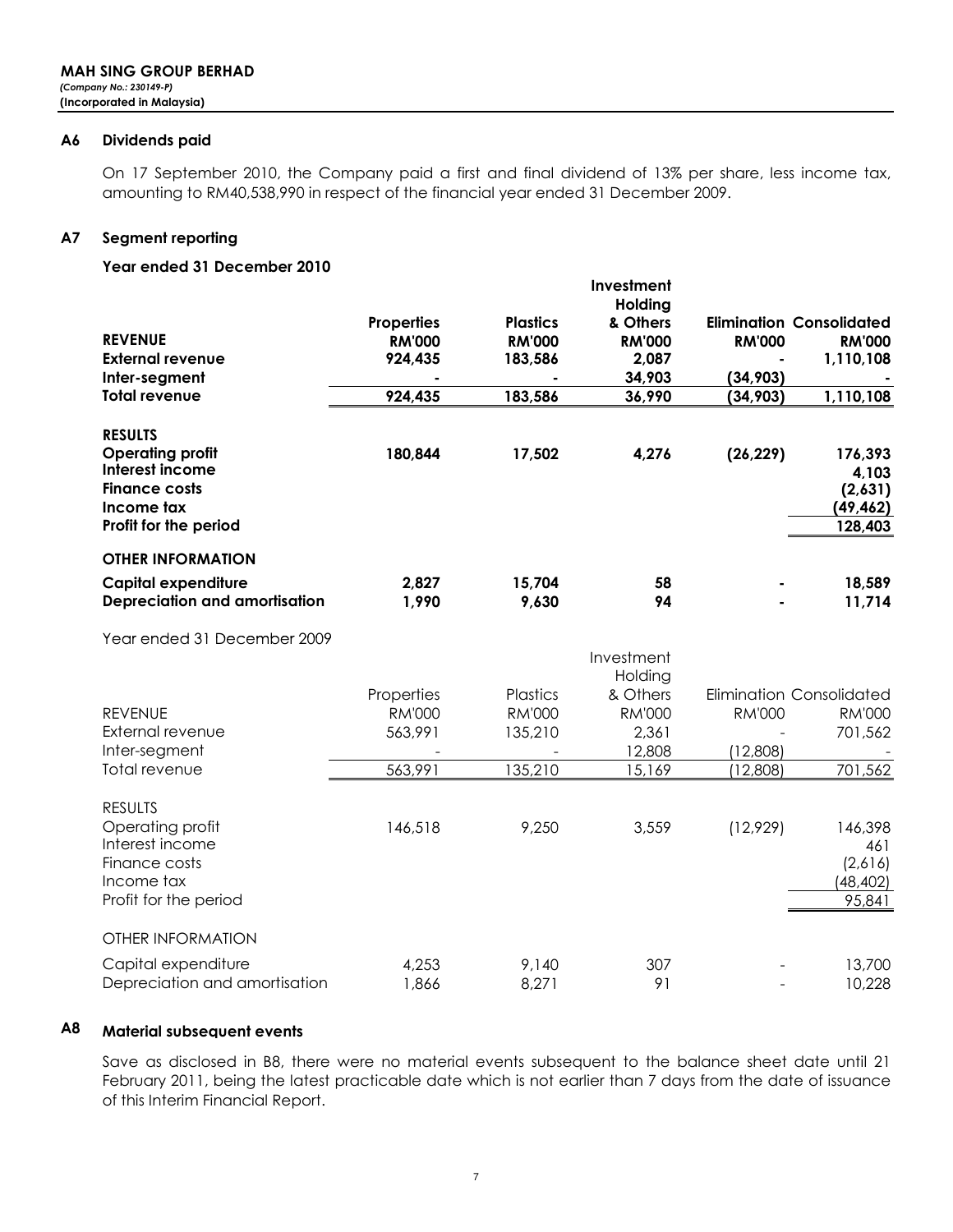### A9 Changes in the composition of the Group

There were no changes in the composition of the Group for the current guarter and financial year to-date except for the following:-

- 1) On 23 March 2010, the Company acquired the entire issued and paid-up share capital of Grand Prestige Development Sdn Bhd ("Grand Prestige"), a private limited company incorporated in Malaysia, with an authorised share capital of RM100,000 comprising 100,000 ordinary shares of RM1.00 each, of which 2 ordinary shares of RM1.00 each have been issued and fully paid-up, for a cash consideration of RM2.00.
- 2) On 26 October 2010, the Company acquired the entire issued and paid-up share capital of Uptrend Housing Development Sdn Bhd ("Uptrend"), a private limited company incorporated in Malaysia, with an authorised share capital of RM100,000.00 comprising 100,000 ordinary shares of RM1.00 each, of which 2 ordinary shares of RM1.00 each have been issued and fully paid, for a cash consideration of RM2.00.
- 3) On 16 December 2010, the Company acquired the remaining 30% equity interest in Vienna View Development Sdn Bhd ("Vienna View") for a total cash consideration of RM13.8 million, resulting in Vienna View becoming a wholly-owned subsidiary of the Company.

### A10 Changes in contingent liabilities or contingent assets

Changes in contingent liabilities of the Group since the last annual balance sheet date is in the form of additional bank quarantees amounting to RM1,711,620.

### **A11 Capital Commitments**

|                                                                         | 31-Dec-2010<br><b>RM'000</b> |
|-------------------------------------------------------------------------|------------------------------|
| Contractual commitment for development lands                            | 318,332                      |
| Contractual commitment for acquisition of property, plant and equipment | 3,500                        |

321.832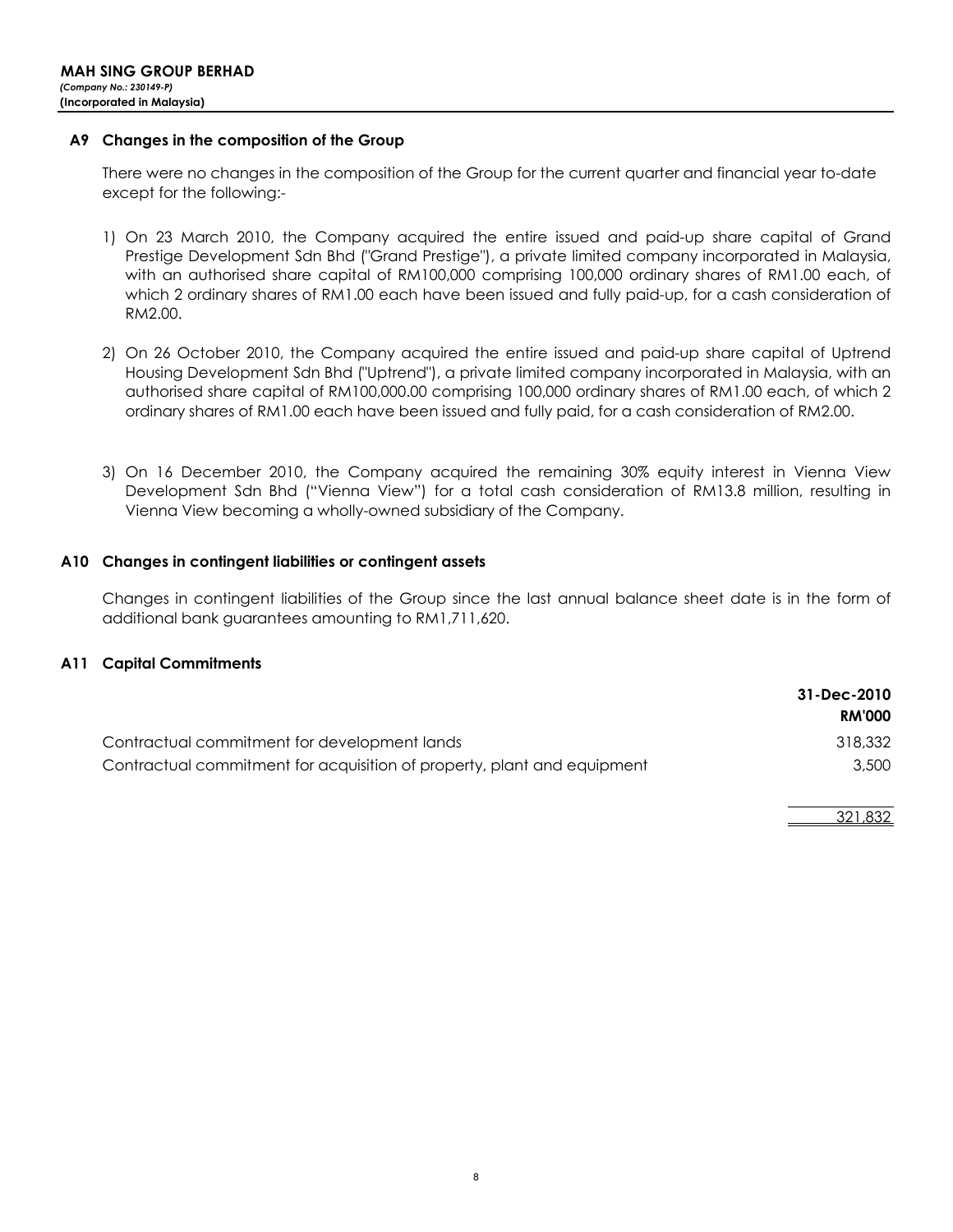### **A12 Operating Lease Commitments**

### As Lessee - for the lease of commercial buildings

The future operating lease commitments for rental of commercial buildings contracted for as at balance sheet date but not recognised as liabilities are as follows:-

|                                              | <b>Building</b> | <b>Completed Building Under</b><br>Construction | Total         |
|----------------------------------------------|-----------------|-------------------------------------------------|---------------|
|                                              | <b>RM'000</b>   | <b>RM'000</b>                                   | <b>RM'000</b> |
| Gross                                        | 54,635          | 29,722                                          | 84,357        |
| Less: rental receivable                      | (8,930)         | (5,737)                                         | (14,667)      |
| <b>Net</b>                                   | 45,705          | 23,985                                          | 69,690        |
| Not later than 1 year                        | 24,060          | 5.996                                           | 30,056        |
| Later than 1 year and not later than 3 years | 21,645          | 17,989                                          | 39,634        |
|                                              | 45,705          | 23,985                                          | 69,690        |

The operating lease commitments are in respect of leaseback of commercial buildings ie The Icon, Jalan Tun Razak (completed building) and Southgate Commercial Centre (building under construction) from the purchasers at 7% and 8% per annum of the respective buildings' sale considerations. The lease is for a period of 3 and 2 years from the commencement date as set out in the respective leaseback agreements. Leaseback for The Icon, Jalan Tun Razak has commenced. Southgate Commercial Centre lease commitment is expected to commence in July 2011.

The lease commitments will gradually be offset with increasing income from subletting of the said commercial buildings. The Group is in active negotiation with several prospective tenants and will continue to sign up quality tenants given the commercial buildings' strategic locations and award winning concepts.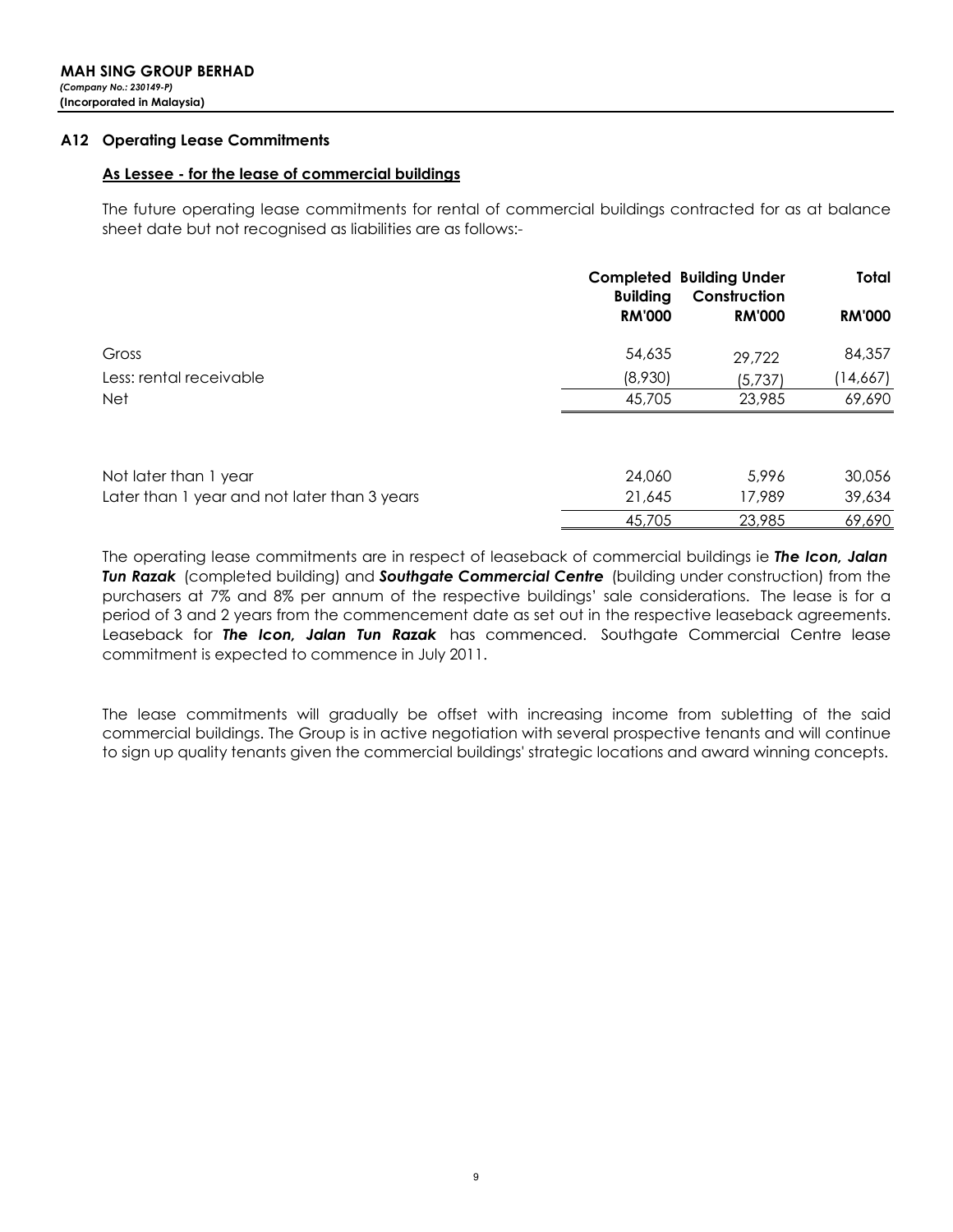#### B Explanatory Notes Pursuant to Appendix 9B of the Listing Requirements of Bursa Malaysia Securities Berhad

#### **B1 Review of Group performance**

The Group recorded strong revenue and profit after tax and minority interest (PATMI) of approximately RM1.1 billion and RM118.1 million respectively for the current year to date. This represents 58% improvement for revenue and 25% improvement for PATMI compared to the previous year. The current quarter revenue and PATMI of approximately RM299.3 million and RM31.4 million represents 20% and 25% improvement respectively over same quarter last year.

The improved revenue and profit for the financial year is attributable to progressive recognition of development revenue and profit contribution from its property development activities carried out in Kuala Lumpur, Klang Valley, Penang and Johor Bahru. Ongoing projects which contributed to the Group's profit and revenue include Klang Valley residential projects such as **Perdana Residence 2** in Selayang, Garden Residence in Cyberjaya, Hijauan Residence and One Legenda in Cheras, Kemuning Residence in Shah Alam, **Aman Perdana** in Meru - Shah Alam, M-Suites in Jalan Ampang; commercial projects such as Southgate Commercial Centre in Sungai Besi, StarParc Point in Setapak and industrial projects such as i-Parc 1 in Bukit Jelutong and i-Parc 2 in Shah Alam. Also contributing are projects in Penang i.e. Residence @ Southbay and Legenda @ Southbay and in Johor Bahru, i.e. Sierra Perdana, Sri Pulai Perdana 2 and Austin Perdana. The Plastics division also performed well with 36% and 89% improvement in revenue and operating profit compared to the previous year.

The Group broke the RM1 billion mark to achieve record property sales of more than RM1.5 billion, which exceeded its initial internal target by 50%, and is a 113% improvement from sales achieved in 2009 (of RM727 million). With 10 land deals announced during the year worth RM756 million, the Group further strengthened its land bank with supply of choice land at strategic locations to drive future earnings growth. We have established a strong presence in the land market with our proven ability to secure land banks that we are able to value add for high margin returns and many of these lands are secured with favourable deferred payment terms.

The fast take-up rate, improved operation efficiency, timely execution and delivery of quality property units ensured the Group's balance sheets remained strong with net gearing at 0.22.

The 2010 performance is again another testament to the Group's very successful "fast turnaround" business model.

### **B2** Material change in quarterly results compared with the immediate preceding quarter

The Group's current quarter profit before taxation is lower than the preceding quarter ended 30 September 2010. This is mainly due to higher selling and marketing expenses as a result of more launches and sales activities in the current quarter.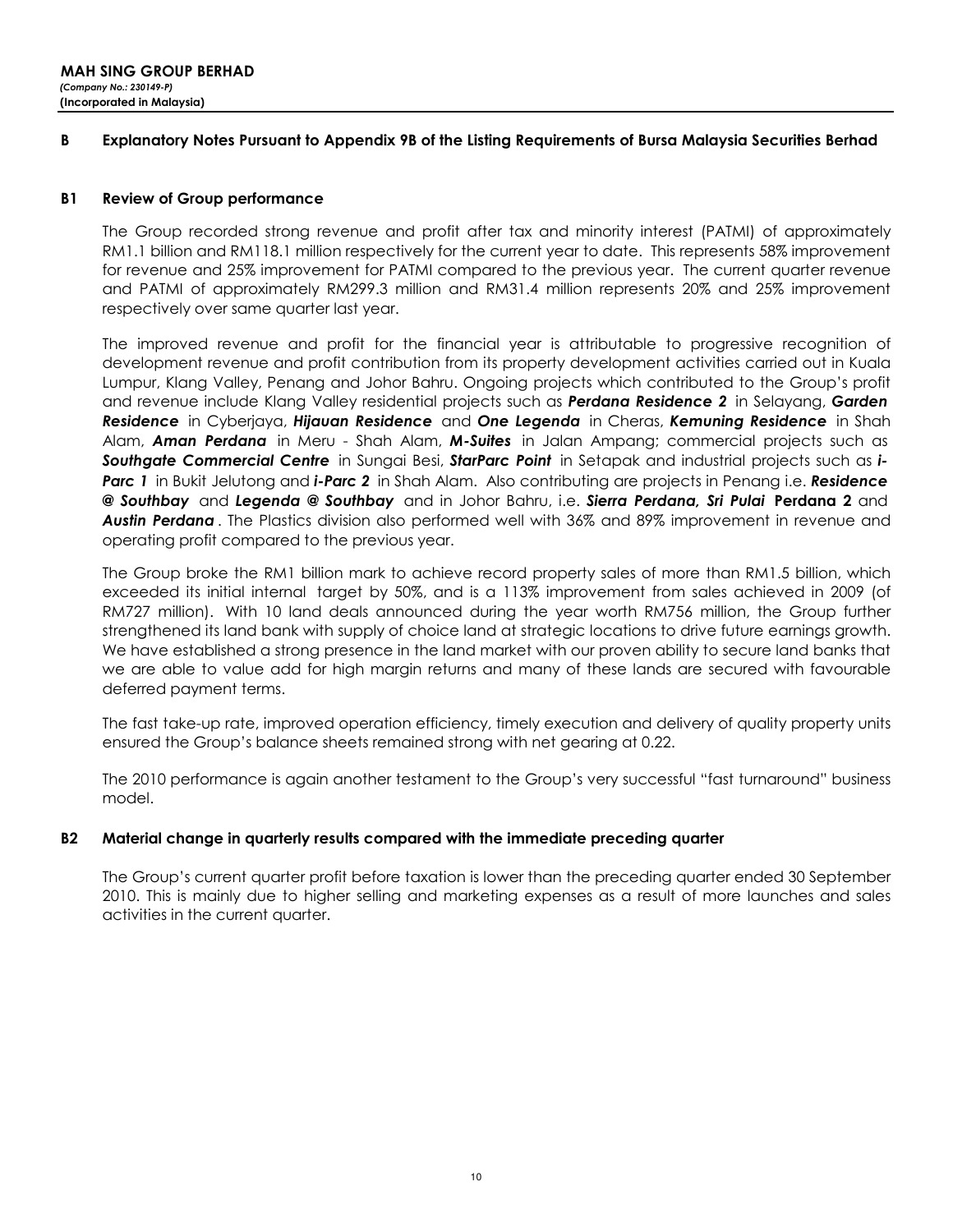#### **B3** Prospects for the next financial year

We are confident of an even more exciting year ahead for 2011.

The Malaysian economy is expected to grow at a steady pace in 2011 underpinned by strong domestic demand. This together with the favourable labour market conditions will continue to support housing demand. The groundwork is laid with a total of 33 projects in our well balanced property portfolio, where 5 are completed, 21 are on-going, and 7 are in various planning stages. Launches planned for 2011 include residential projects such as Kinrara Residence in Kinrara, Garden Residence 2 and Garden Plaza in Cyberjaya, Hijauan Residence and Bayu Sekamat in Cheras; Icon Residence in Mont' Kiara, M-City in Jalan Ampang, Icon Residence in Georgetown, Legenda @ Southbay and Ferringhi Residence in Penang; Sierra Perdana in Johor Bahru; commercial projects such as Icon City in Petaling Jaya, Star Avenue @ **D'sara** and industrial project, **i-Parc 3** in Bukit Jelutong.

We will continue with our landbanking strategy to pursue acquisition/joint venture opportunities to drive long term earnings visibility. We believe the Group's strong branding and emphasis on innovative design and concept that appeal to wide spectrum of customer tastes and market demand will continue to drive sales, and create higher value per square foot of land supply. Highest priority will continue to be placed on further establishing track record in execution and delivery of high quality products to drive efficiency, build customer loyalty besides ensuring steady cash flows and earnings performance.

With strong landbank and financial position, excellence in planning, execution and delivery, the Group is well equipped to continue its journey to the next level of growth.

Against this background and confidence, we have set a sales target of more than RM2.0 billion for financial year 2011.

#### **B4 Profit forecast**

Not applicable as the Group has not issued profit forecast or profit guarantee in a public document.

#### **B5** Income tax expense

|                                            | 3 months ended |            | Year ended    |               |
|--------------------------------------------|----------------|------------|---------------|---------------|
|                                            | 31/12/2010     | 31/12/2009 | 31/12/2010    | 31/12/2009    |
|                                            | <b>RM'000</b>  | RM'000     | <b>RM'000</b> | <b>RM'000</b> |
| Current tax:                               |                |            |               |               |
| Malaysian income tax                       | 12,613         | 20.511     | 57.509        | 46,389        |
| Foreign tax                                | 668            | 131        | 2,065         | 596           |
|                                            | 13,281         | 20,642     | 59,574        | 46,985        |
| Under/(Over) provision of Malaysian income |                |            |               |               |
| in prior year                              | 453            | 199        | (3, 280)      | (472)         |
|                                            | 13,734         | 20,841     | 56.294        | 46,513        |
| Deferred taxation                          |                |            |               |               |
| Malaysian deferred tax                     | (6, 850)       | 1,239      | (6, 850)      | 1,889         |
| Foreign deferred tax                       | 18             |            | 18            |               |
|                                            | 6,902          | 22,080     | 49,462        | 48,402        |

The Group's effective tax rate for the current financial year is higher than the statutory tax rate of 25% mainly due to non-tax deductible expenses and non-recognition of deferred tax assets for certain temporary differences.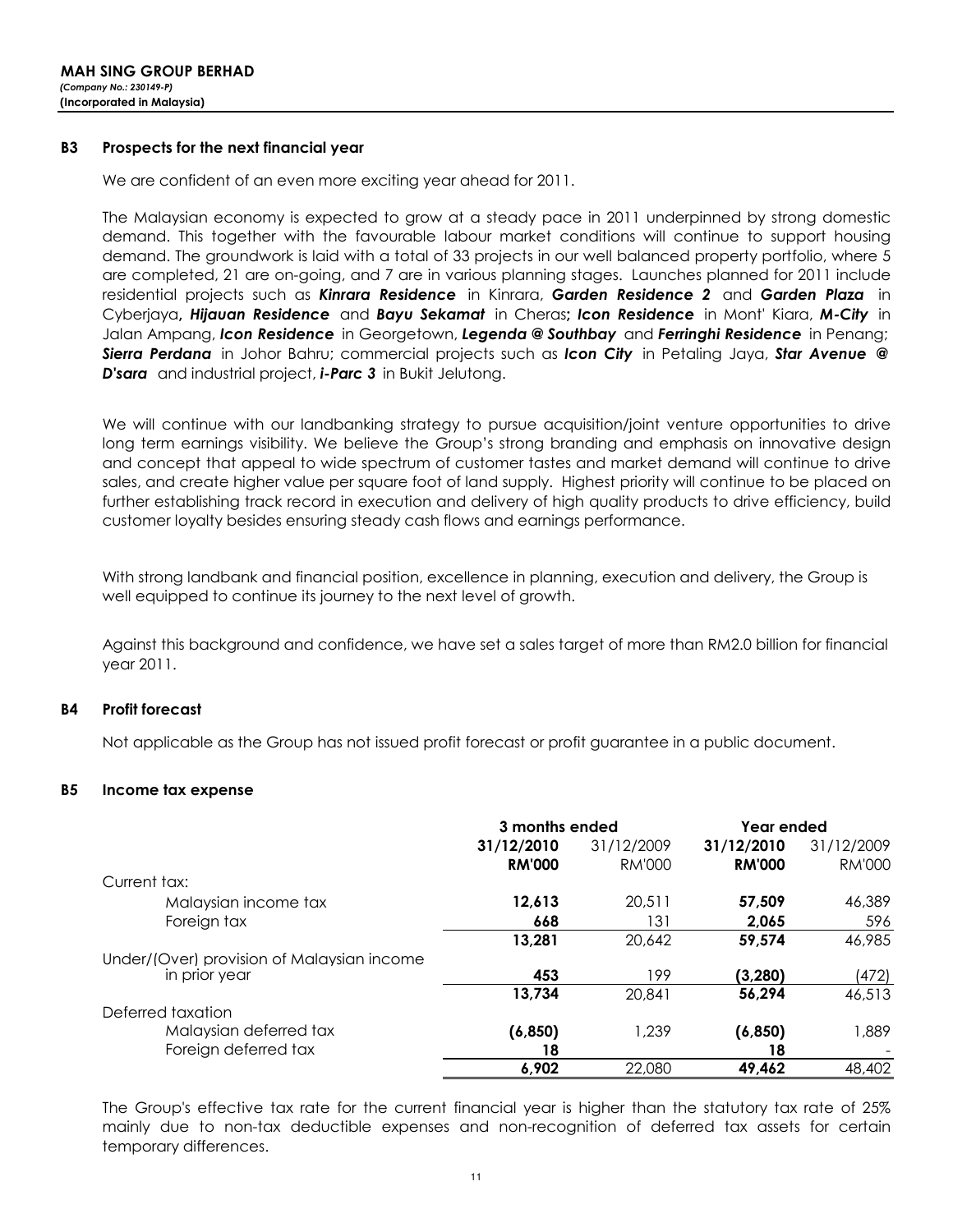#### **B6** Profits/(losses) on sale of unquoted investments and/or properties

There were no profits/losses on sales of unquoted investments and/or properties which are not in the ordinary course of the Group's business for the current quarter and financial year under review.

#### **B7 Quoted securities**

The Group does not hold any quoted securities as at 31 December 2010.

#### **B8** Status of corporate proposals

The following corporate proposals announced by the Company have not been completed as at 21 February 2011 (being the latest practicable date which is not earlier than 7 days from the date of issuance of this Interim Financial Report):

1) On 2 December 2009, the Company's wholly-owned subsidiary, Mah Sing International (HK) Limited ("Mah Sing International"), jointly with Danlong Realty (Beijing) Limited entered into a letter of intent with the Wujin District People's Government, Changzhou City ("Wujin Government") to develop a mixed property development project on all that piece of land measuring approximately 87.31 acres located in Wujin, Changzhou City, Jiangsu Province, the People Republic of China. As announced on 24 December 2009, Mah Sing Property Consulting (Changzhou) Pte Ltd with an initial registered capital of USD29.8 million was set up as a wholly owned subsidiary of Mah Sing International in China as requested by Wujin Government for the purpose of acquisition of land use rights in Wujin to develop the mixed property development project.

Since the above announcements, the relevant parties are still in negotiation with the Wujin Government to obtain the land use rights.

- 2) On 5 July 2010, the Company's wholly-owned subsidiary, Grand Prestige Development Sdn Bhd ("Grand Prestige") entered into a Joint Venture Agreement ("JVA") with Medan Damai Sdn Bhd ("Medan Damai") for the joint development of a piece of residential land in Kinrara with total gross area measuring approximately 13.2 acres (net aggregate area of 7.59 acres) in Mukim Petaling, Daerah Petaling, Negeri Selangor Darul Ehsan ("JV Land"). Under the terms of the JVA, Medan Damai shall grant Grand Prestige the exclusive rights to continue with the sales and development of the JV Land in return for an entitlement sum of RM35,403,863.85.
- 3) On 9 July 2010, the Company's wholly-owned subsidiary, Mestika Bistari Sdn Bhd entered into two separate sale and purchase agreements as detailed hereunder for the proposed acquisition of prime lands in Section U5, Shah Alam with total gross area measuring approximately 72,115 square metres (17.82 acres) for a total cash consideration of RM65,910,620:
	- A sale and purchase agreement ("First SPA") with Midas Menang Sdn Bhd for the proposed  $(\alpha)$ acquisition of prime land with total net area approximately 17,682 square metres (4.37 acres) in Pekan Baru Subang, Daerah Petaling, Negeri Selangor Darul Ehsan ("First SPA") for a total cash consideration of RM34,303,500 ("First SPA"); and
	- (b) Another sale and purchase agreement ("Second SPA") with Zikay Development Sdn Bhd for the proposed acquisition of prime land with total net area approximately 17,562.68 square metres (4.34 acres) in Pekan Baru Subang, Daerah Petaling, Negeri Selangor Darul Ehsan ("Second SPA") for a total cash consideration of RM31,607,120 ("Second SPA").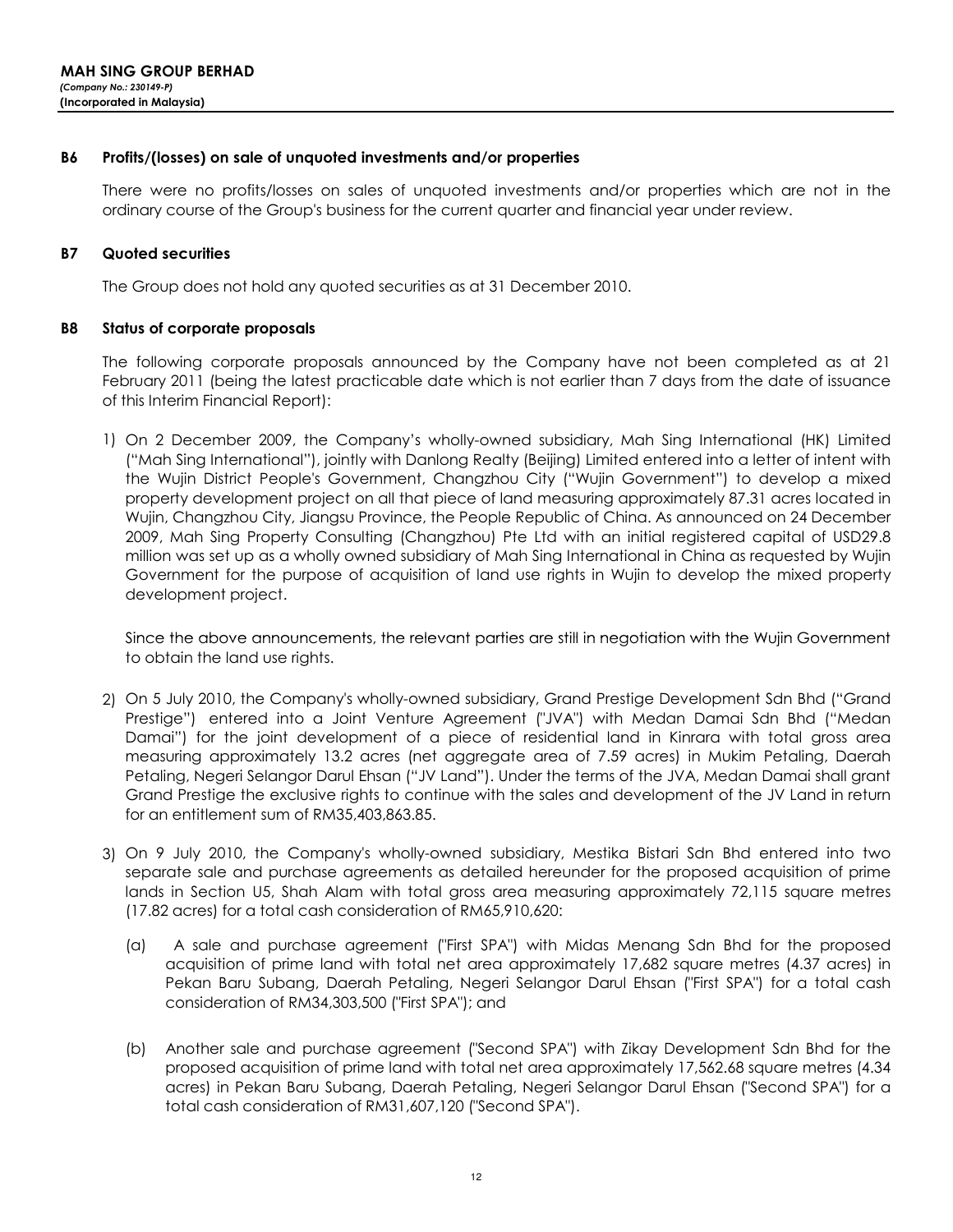The proposed acquisition of the first land was completed on 13 December 2010. The Second SPA had on 14 December 2010 become unconditional.

- 4) On 9 September 2010, Hong Leong Investment Bank Berhad ("HLIB"), on behalf of the Board of Directors, announced that the Company proposes to undertake the following:
	- Proposed issuance of up to RM325 million nominal value of 7 year Redeemble Convertible Secured a) Bonds ("Bonds"), ("Proposed Bonds Issue"); and
	- b) Proposed increase in the authorised share capital of the Company from RM500,000,000 comprising 1,000,000,000 Ordinary Shares of RM0.50 each ("Mah Sing Shares") to RM1,000,000,000 comprising 2,000,000,000 Mah Sing Shares ("Proposed Increase In Authorised Share Capital")

(The Proposed Bonds Issue and Proposed Increase In Authorised Share Capital are collectively referred to as "Proposals")

The following approvals have been obtained in relation to the Proposals:-

- $(i)$ Bursa Malaysia Securities Berhad had vide its letter dated 4 November 2010, approved the listing of up to 191,176,471 new Mah Sing Shares to be issued pursuant to the conversion of the Bonds.
- $(ii)$ The Ministry of International Trade and Industry had, vide its letter dated 9 November 2010, approved the Proposed Bonds Issue.
- The shareholders at the Extraordinary General Meeting held on 3 December 2010 approved the (iii) Proposals.
- (iv) The Securities Commission vide its letter dated 13 December 2010 approved the Proposed Bonds Issue.

On 27 December 2010, HLIB had, on behalf of the Company announced the fixing of conversion price for the Bonds at RM2.09.

5) On 3 November 2010, the Company's wholly-owned subsidiary, Oasis Garden Development Sdn Bhd entered into a sale and purchase agreement with Ampang Leisuremall Sdn Bhd for the proposed acquisition of 4 parcels of contiguous prime freehold commercial land along Jalan Ampang measuring approximately 19,041.3 square metres (4.7 acres) in total, all in Mukim Ampang, Daerah Kuala Lumpur, Wilayah Persekutuan Kuala Lumpur for a total cash consideration of RM114,905,707.94 or approximately RM560.63 per square foot ("Proposed Acquisition"). The Proposed Acquisition comes with an option to purchase two (2) parcels of adjacent commercial land at the price of RM560.00 per square foot.

The agreement has yet to become unconditional pending fulfilment of condition precedent.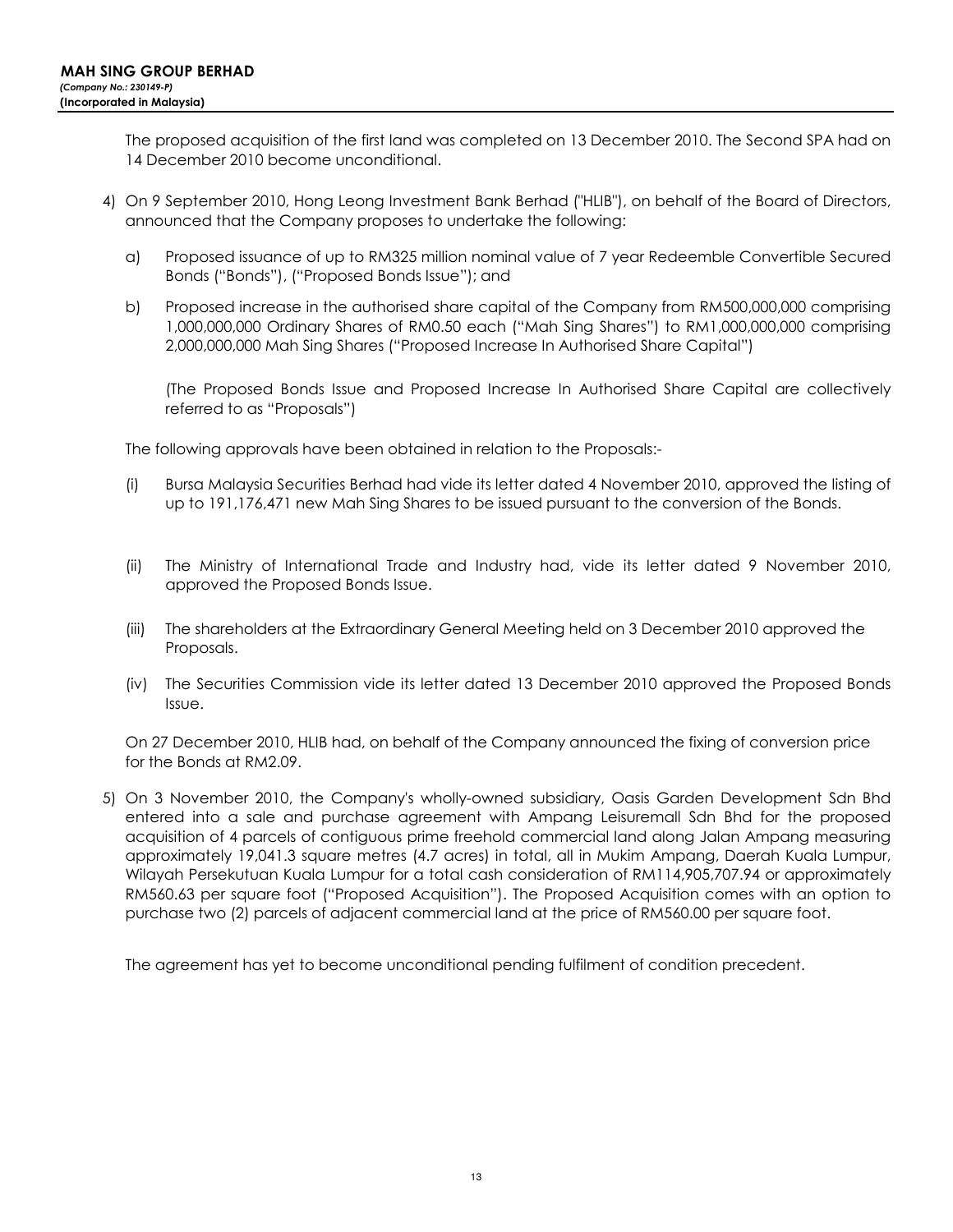6) On 3 November 2010, the Company's wholly-owned subsidiary, Myvilla Development Sdn Bhd entered into a tripartite sale and purchase agreement with Cyberview Sdn Bhd, the proprietor and Setia Haruman Sdn Bhd, the vendor for the proposed acquisition of a parcel of prime freehold residential land in Cyberjaya measuring approximately 141,084 square metres (34.86 acres) in Mukim Dengkil, Daerah Sepang, Negeri Selangor Darul Ehsan located adjacent to the existing 115.25 acres Garden Residence in Cyberjaya, for a total cash consideration of RM51,632,878.38. The total cash consideration comprises land purchase consideration of RM48,899,373.05 or approximately RM32.20 per square foot and infrastructure consideration of RM2,733,505.33 or approximately RM1.80 per square foot.

The agreement has yet to become unconditional pending fulfilment of conditions precedent.

- 7) On 23 November 2010, the Company's wholly-owned subsidiary, Uptrend Housing Development Sdn Bhd ("Uptrend Housing") entered into the following agreements:
	- $\alpha$ a sale and purchase agreement ("SPA") with Utara Malaya Realty Sdn Bhd ("Vendor") for the proposed acquisition of 7 parcels of contiguous prime freehold residential land in Batu Ferringhi, Penang island measuring approximately 246,884 square metres (61.03 acres) in total, all in Mukim 17, Daerah Timur Laut, Tempat Batu Ferringhi, Negeri Pulau Pinang ("Land") for a total cash consideration of RM157,303,872 or approximately RM59.17 per square foot;
	- a novation agreement ("BT Novation Agreement") with Blossom Time Sdn Bhd ("BT"), the proprietor b) of Parcels A to F (as defined in the SPA) of the Land and the Vendor for the purpose of novating to Uptrend Housing, the Vendor's rights and obligations contained in a sale and purchase agreement dated 19 November 2010 entered into between the Vendor and BT for the disposal of Parcels A to F, upon the terms and conditions contained in the BT Novation Agreement; and
	- $\mathsf{C}$ a novation agreement ("RR Novation Agreement") with Radiant Ranch ("RR"), the proprietor of Parcel G (as defined in the SPA) of the Land and the Vendor for the purpose of novating to Uptrend Housing, the Vendor's rights and obligations (save and except the obligation of the Vendor to submit relevant CKHT 2A to the Inland Revenue Board within the stipulated time) contained in the sale and purchase agreement dated 19 November 2010, entered into between the Vendor and RR for the disposal of Parcel G upon the terms and conditions contained in the RR Novation Agreement.

The SPA has yet to become unconditional pending fulfilment of conditions precedent.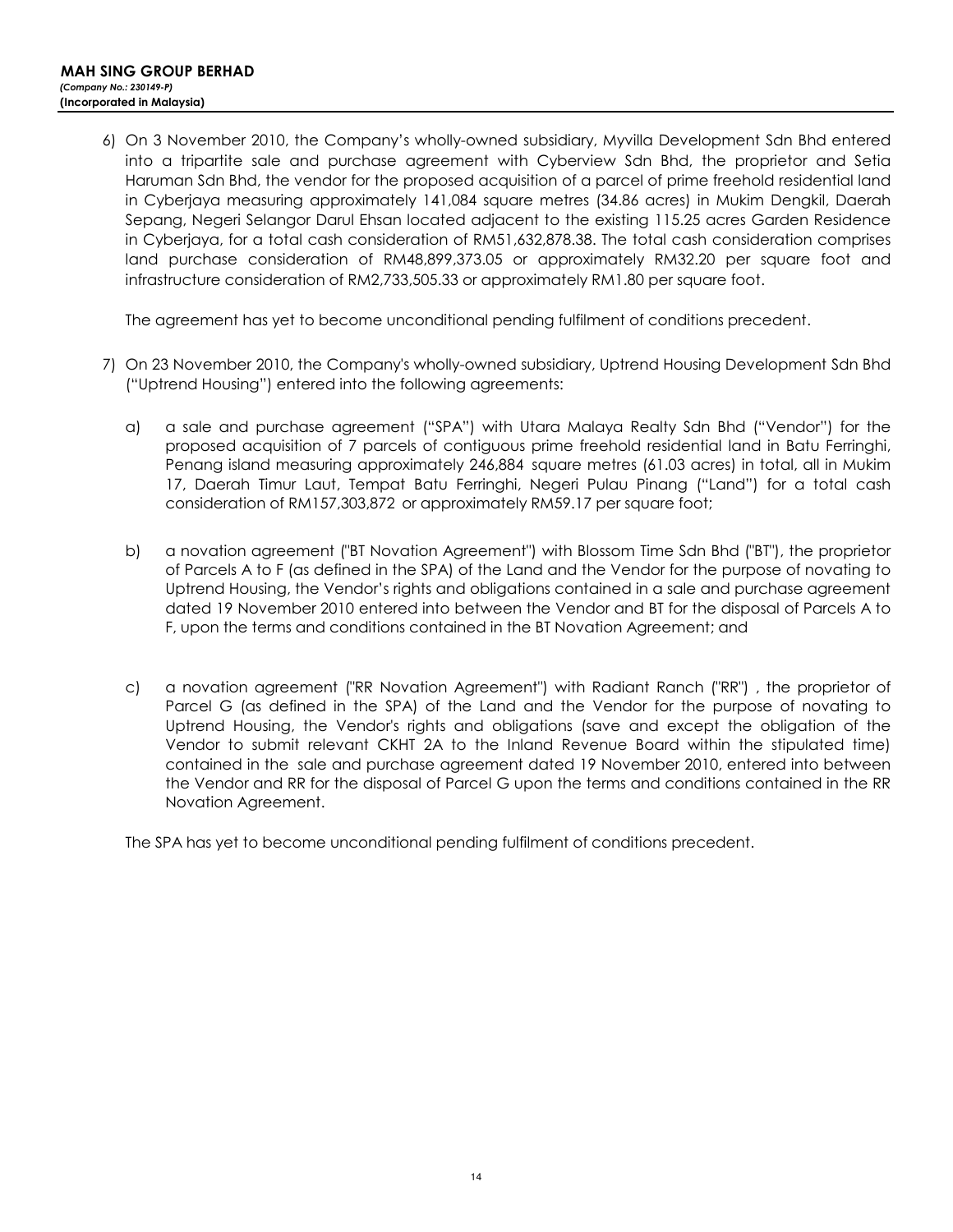#### **B9** Group borrowings and debt securities

Total group borrowings as at 31 December 2010 are as follows:

|                                 | Secured<br><b>RM'000</b> | Secured<br><b>RM'000</b>      | Secured<br><b>RM'000</b> | Total<br><b>RM'000</b> |
|---------------------------------|--------------------------|-------------------------------|--------------------------|------------------------|
| (Denominated in)                | (RM)                     | <i>(Indonesian</i><br>Rupiah) | (USD)                    |                        |
| Term loans payable              |                          |                               |                          |                        |
| - within 12 months              | 71,189                   | 1,702                         | 128                      | 73,019                 |
| - after 12 months               | 366,492                  | 2,039                         |                          | 368,531                |
|                                 | 437,681                  | 3,741                         | 128                      | 441,550                |
| Short term borrowings           | 61,670                   |                               |                          | 61,670                 |
| <b>Bank overdraft</b>           |                          |                               | 74                       | 74                     |
| Finance lease and hire purchase |                          |                               |                          |                        |
| - within 12 months              | 1,345                    | 23                            |                          | 1,368                  |
| - after 12 months               | 1,918                    |                               |                          | 1,918                  |
|                                 | 3,263                    | 23                            |                          | 3,286                  |
| Total                           | 502,614                  | 3.764                         | 202                      | 506,580                |

## **B10** Derivative financial instruments

The Group does not have any outstanding derivative financial instruments as at 31 December 2010. With the adoption of FRS139, derivative financial instruments are recognised in the financial statements.

### **B11 Material litigation**

The Group is not engaged in any material litigation as at 21 February 2011, being the latest practicable date which is not earlier than 7 days from the date of issuance of this Interim Financial Report.

### **B12** Realised and unrealised earnings or losses disclosure

The retained earnings as at 31 December 2010 and 30 September 2010 is analysed as follows:

| 31/12/2010    | 30/09/2010 |
|---------------|------------|
| <b>RM'000</b> | RM'000     |
| 390,476       | 359.437    |
| 3.764         | (2,067)    |
| (18.690)      | (15,322)   |
| 375,550       | 342,048    |
|               |            |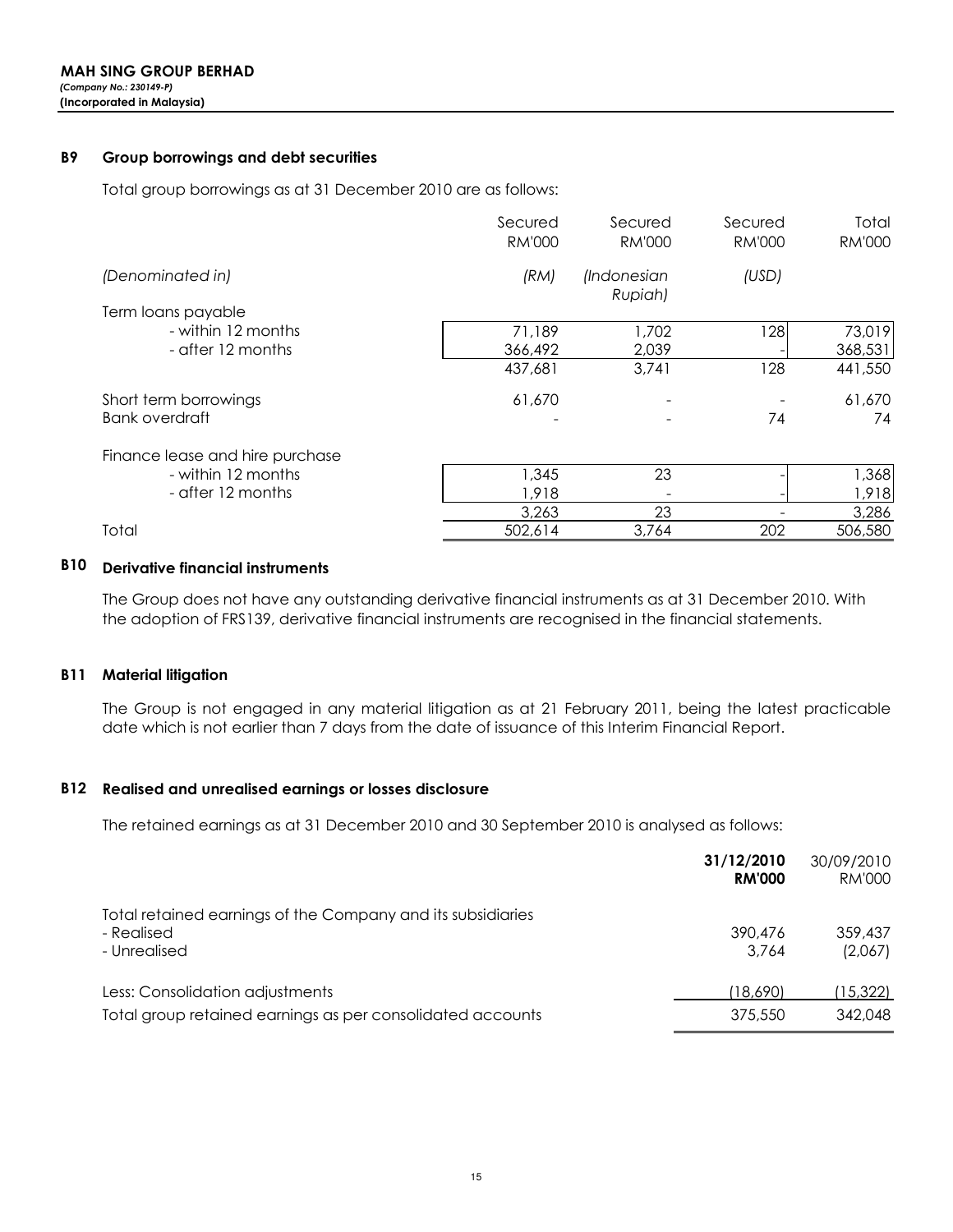### **B13** Dividend proposed

- i) The Board of Directors has proposed a first and final dividend of 15.2% or 7.6 sen per ordinary share of RM0.50 each, less income tax of 25% (2009: 13% or 6.5 sen per ordinary share of RM0.50 each, less income tax of 25%) in respect of the financial year ended 31 December 2010, which is subject to the approval of the shareholders of the Company at the forthcoming Annual General Meeting.
- ii) The date payable of the dividend will be determined at a later date.
- iii) In respect of deposited securities, entitlement to dividends will be determined on the basis of the record of depositors as at a date to be determined later.
- iv) Total dividend for the current financial year is 7.6 sen per ordinary share, less income tax of 25% (2009: 6.5 sen per ordinary share, less income tax of 25%).

### **B14** Earnings per share ("EPS")

#### $(a)$ **Basic EPS**

The basic earnings per share has been calculated by dividing the Group's net profit attributable to ordinary equity holders for the period by the weighted average number of ordinary shares in issue.

|                                                        | 3 months ended |            | Year ended |            |
|--------------------------------------------------------|----------------|------------|------------|------------|
|                                                        | 31/12/2010     | 31/12/2009 | 31/12/2010 | 31/12/2009 |
| Net profit for the period/year                         | 31,350         | 25,090     | 118,071    | 94,282     |
| Weighted average number of<br>shares in issue ('000)** | 831.569        | 775,693    | 831.569    | 759,661    |
| Basic EPS (sen)                                        | 3.77           | 3.23       | 14.20      | 12.41      |